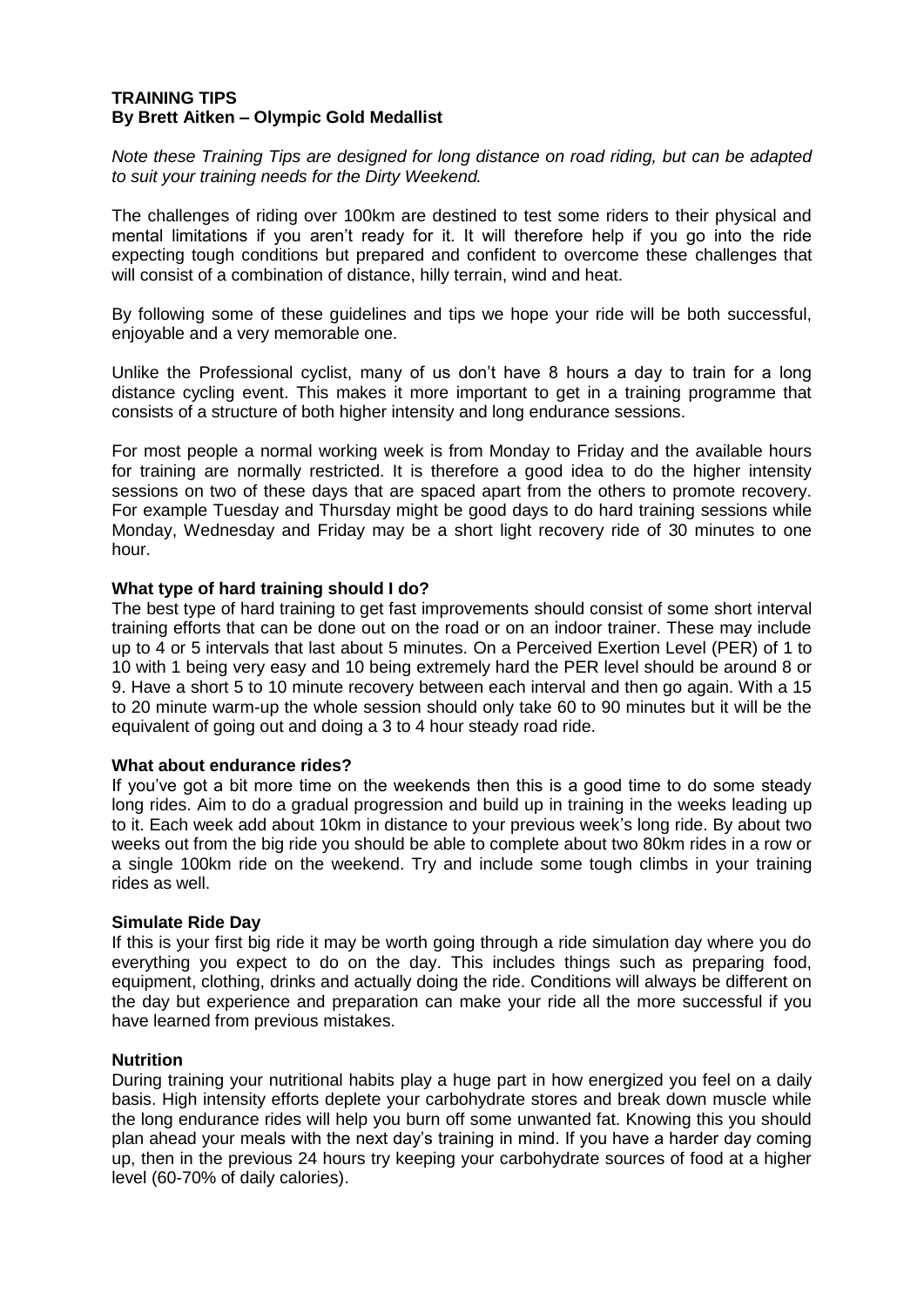If you have a recovery day coming up and have just completed a hard day where you might need some muscle repair then raise your protein intake to about 50% of that day's total calorie intake. Carbohydrate sources include pasta, cereals, bread, rice etc. and protein sources include meat, fish, eggs, milk etc.

#### **Carbohydrate loading before the event**

In the week leading up to the event it is important that you keep your training light and easy. A light easy roll is better than no training at all. The movement will promote blood flow to the muscles for recovery while keeping them supple and feeling better and better each day. If you combine this with an increase in carbohydrate meals to 75% of daily calories for the last 4 days before the event then you will be fully energized going into the day of the ride.

The effect of carbo loading has a dual benefit as well by pre-hydrating your body with precious water and therefore reducing possible dehydration on the day. It does this because the body stores 2.7 grams of water for every 1 gram of carbohydrate (glycogen) stored. Don't be alarmed if your weight goes up during this carbo loading period, as it is purely water retention.

#### **Eating and Drinking on the day**

Don't do anything drastically different to what you would normally do when it comes to your pre event meal but try and finish a couple of hours before the start. The last thing you want is an upset stomach because you tried something different to what you'd normally do. If you've loaded up well your body should be stored with plenty of energy for the ride but you will need to keep topping it up throughout the ride with foods that are high in glucose and sugars. Fruit bars, cakes, muesli bars, bananas, jam sandwiches and even a bit of chocolate are all good sources of energy during a ride.

Hydration will be crucial and the best way to tackle this is by drinking glucose polymer sports drinks throughout the ride. They also act as another source of energy. If it's a really hot day start drinking 150 to 250ml every 15 minutes starting a couple of hours out from the start of the event and continue this on throughout the ride.

## **Pace Yourself and Stick to the Plan**

In the excitement of the occasion it is very easy to go out much faster than you planned. Adrenaline and the competitor in you can sometimes take over wanting to keep up with the pack in front. Without a doubt you will probably surprise yourself in your capabilities but initially you should stick to your plan.

Fatigue and dehydration can come on very quickly when everything seemed completely fine only moments before so go steady early on then come home strong at the end if you feel good. That way you will finish on a real high and enjoy the ride a whole lot more. Have fun and good luck!

**FOR MORE TRAINING TIPS CHECK OUT** [www.cycle2max.com](http://www.cycle2max.com/)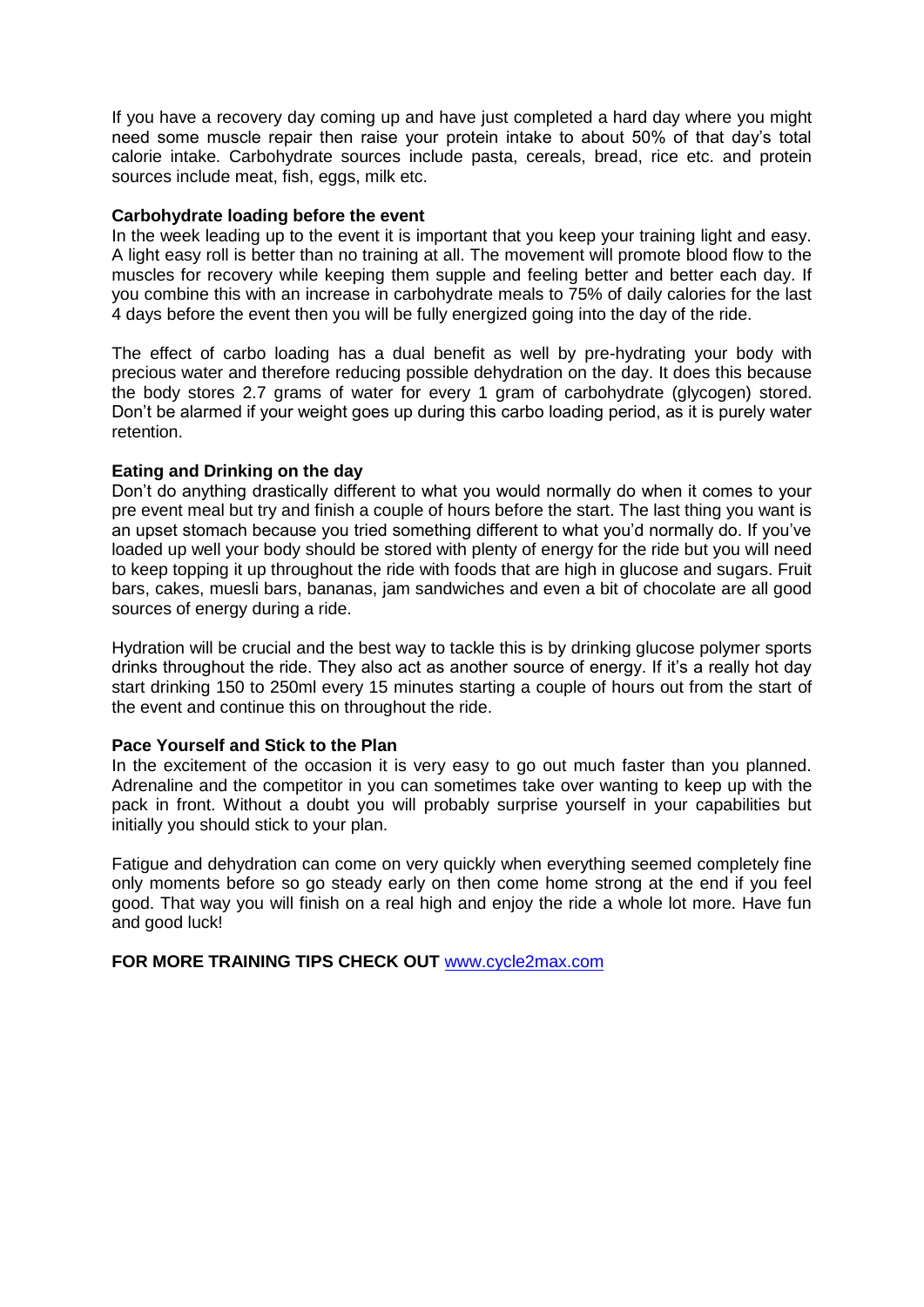# **IS YOUR BIKE AS FIT AS YOU ARE?**

You have been training for a few weeks or months, and you are capable of riding many kilometres day after day. But what about your bike? Can it keep up with you? Not sure? Now may be a good time to give your bike a thorough check and make adjustments, or get your friendly bike shop to do it. If your bike is as well prepared as you, there will be less likelihood of mechanical problems occurring during your ride.

Here is a list of items that you need to check on your bike:

# **Bearings**

- Wheel bearings, front and rear
- Headset
- Bottom bracket
- Pedals

## **Drivetrain**

- Chain (has it stretched i.e. worn beyond its limit?)
- Chainrings
- Coas
- If any one of the drivetrain components is suspect the other components need to be also carefully assessed. Worn drivetrain components can lead to poor gear shifting, or the chain slipping.
- Cranks and chainring bolts should be tight

# **Gears**

- Derailleurs
- Cables
- Replace any frayed cables, or any cracked or broken cable outers
- Shifters
- Gripshift style (twist) shifters need to be cleaned and lubricated from time to time

# **Brakes**

- Pads
- Not too worn, properly aligned (disc brake pads wear too)
- Pads (rim type or disc) not dragging
- Cables as for gears above
- Hydraulic discs should not be spongy

## **Wheels**

- Check for buckles, large or small
- Buckled wheels will also affect braking performance
- Check for broken or loose spokes

## **Tyres**

- Check you have sufficient tread
- Check the condition, ensuring there aren't perished sections
- Check for splits or cracks that will invite further punctures
- Remove debris, thorns or sharp elements that might lead to further punctures
- Protect your tubes with Slime liners or Slime sealant (there will be FREE Slime for all from the Dirty Weekend Village)